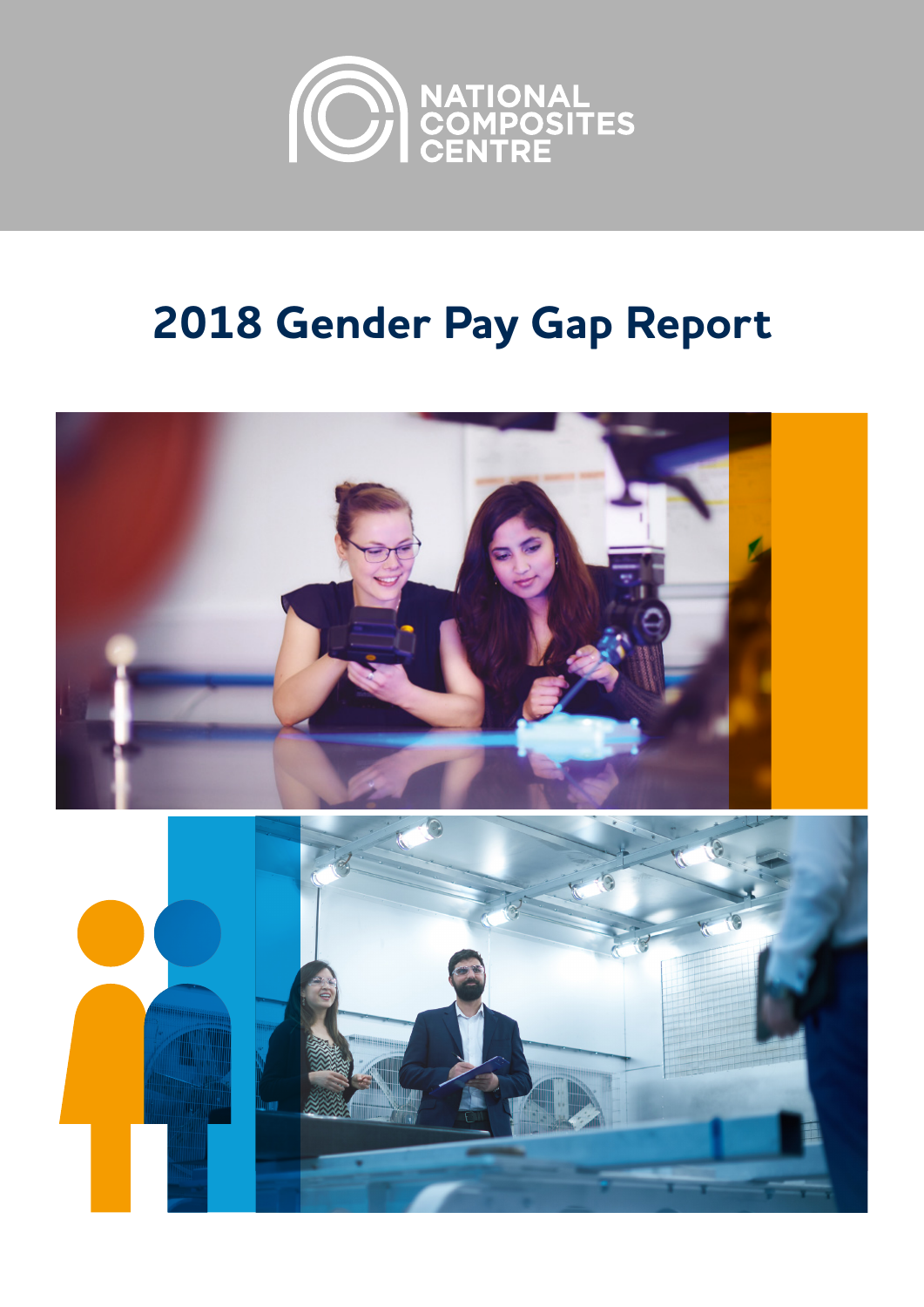### **Introduction**



**The success of our organisation and the growth of the engineering sector is reliant on our ability to innovate, develop partnerships on a global scale and leverage our knowledge to deliver world-class engineering solutions.** 

**We simply cannot achieve this without our greatest asset; a diverse, curious and collaborative workforce. In addition, we are very privileged to be part of the HVMC network and to have a leading role in developing the engineering workforce of the future. We owe our staff, customers, stakeholders and future generations the opportunity to work in an environment where each individual is respected, valued and recognised for the unique contribution that they bring.** 

Gender is just one element of diversity but one that is widely known to be a key challenge for the engineering profession. We are committed to fulfilling our role in closing the gender pay gap and even though it's likely to take time we are confident that with the support of our staff, stakeholders and partners we will improve the conditions and opportunities available for women working in engineering, now and in the future.

Our ability to achieve our vision relies on us making diversity and inclusion part of our every-day language, practices and behaviours. This can be challenging at times and we won't get it right immediately but as a leadership team we are committed to acting with integrity, to taking action and to learning and adapting our approach. We all have a responsibility and collectively we can make a difference.

*Naomi Copping HR Director, National Composites Centre*

#### **What is the gender pay gap?**

Simply put, the gender pay gap shows the difference between the average hourly earnings for all of the men and women in an organisation.

The gender pay gap is not the same as equal pay, which is a legal requirement to ensure that individual men and women are not paid differently for the same or similar roles. The NCC is committed to ensuring equal pay and does so by carrying out annual equal pay audits, and by ensuring that all roles are fairly and consistently graded.

The calculations in this report have been carried out in line with the standard methodology set out in the gender pay gap regulations and are based on a "snapshot" of pay data taken on 31st March 2018.

The six calculations included in this report are:

- **The difference in average hourly pay between men and women at the snapshot date (mean and median)**
- **The difference in average bonuses paid to men and women in the year leading up to the snapshot date (mean and median)**
- **The proportion of men and women who received a bonus payment in the year leading up to the snapshot date**
- **The proportion of men and women in each of four quartile pay bands**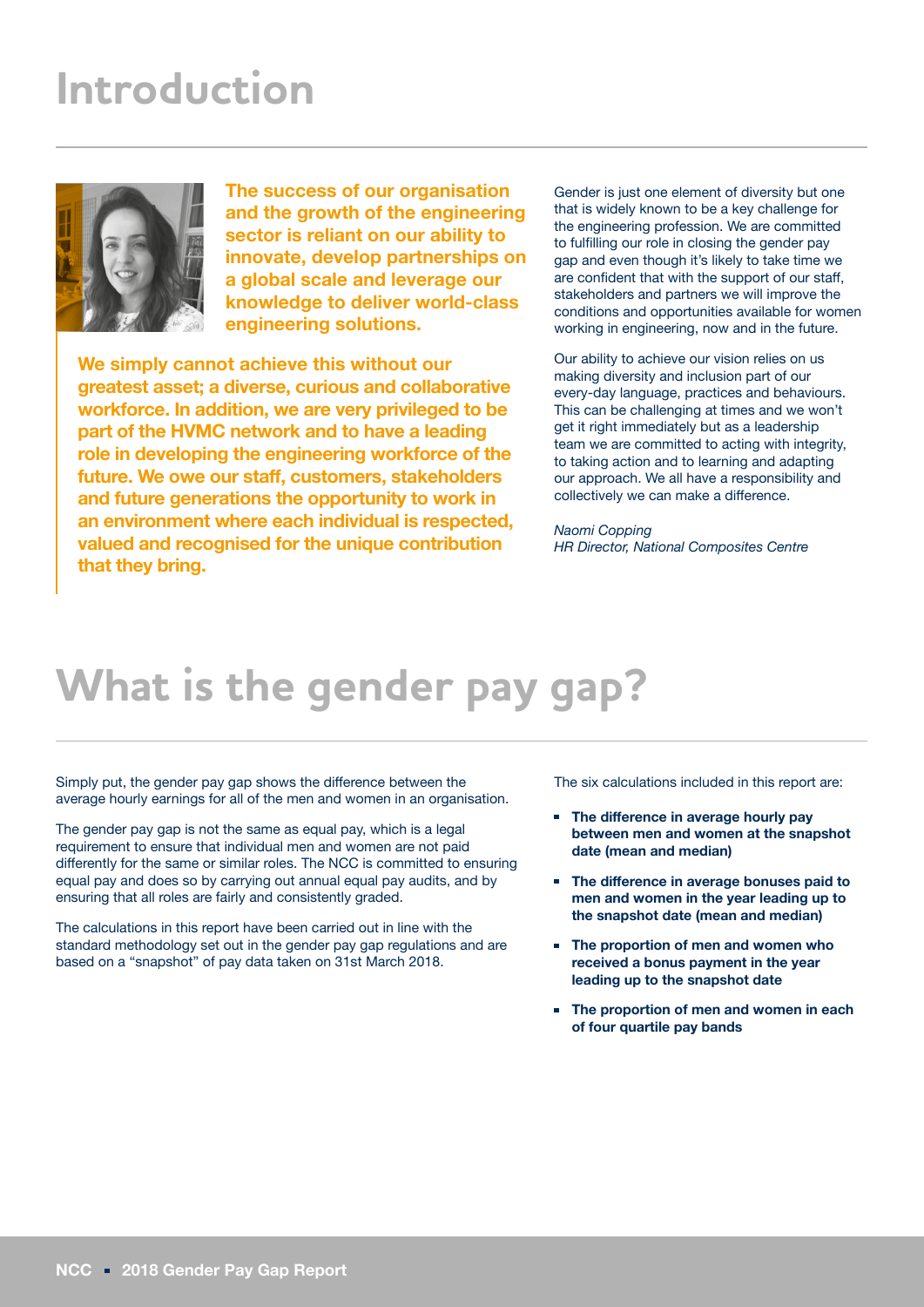### **What do our results show?**

The NCC population is 24% female and 76% male. The proportion of women is higher in the lower pay quartiles.

The NCC has a mean bonus gap of 34.7% and a median bonus gap of 12.5%. A higher percentage (10%) of women than men (5.3%) received a bonus payment; however, the majority of the bonus payments made to women were proportionately small amounts to reward completion of qualifications, whereas more men than women in the leadership team were then eligible to receive a comparatively larger performance-related bonus payment\*. The leadership team are no longer eligible to receive performance-related bonus payments.

The NCC has a mean gender pay gap of 16.4% and median gender pay gap of 15.8%, the UK national average gender pay gap is 17.9%\*\*

**5.3% male 10% female**

**Bonuses received The NCC population**

**16.4%**

**15.8%**

**34.7%**

**24% female**

**12.5%**

Analysis of our data suggests that the gender pay gap exists in NCC primarily because we have lower proportions of women in senior technical roles and leadership positions; and higher proportions of women in junior technical or professional services roles (which typically attract lower salaries than engineering roles do

Within professional services roles, the gender pay gap is much lower (9% mean pay gap), we have more women within senior grades, and we have a much more even gender split (54% female and 46% male). Within technical roles, the level of female representation is much lower, particularly within senior and/or managerial positions. Under-representation of women in technical roles is not unique to NCC, this is a widely recognised issue within the engineering industry, with women making up just 16% of engineering

in the employment market).

degree undergraduates\*\*\*

**Mean gender pay gap Median gender pay gap**

**Mean bonus gap**

**Median bonus gap**

**76% male**



\*The NCC bonus data includes performance related pay paid to four directors, and qualification rewards paid to 12 employees over the year to 31st March 2018 \*\*This is based on a slightly different calculation made by the ONS (2018) via their annual survey of hours and earning \*\*\*According to the Engineering UK (2018) Report